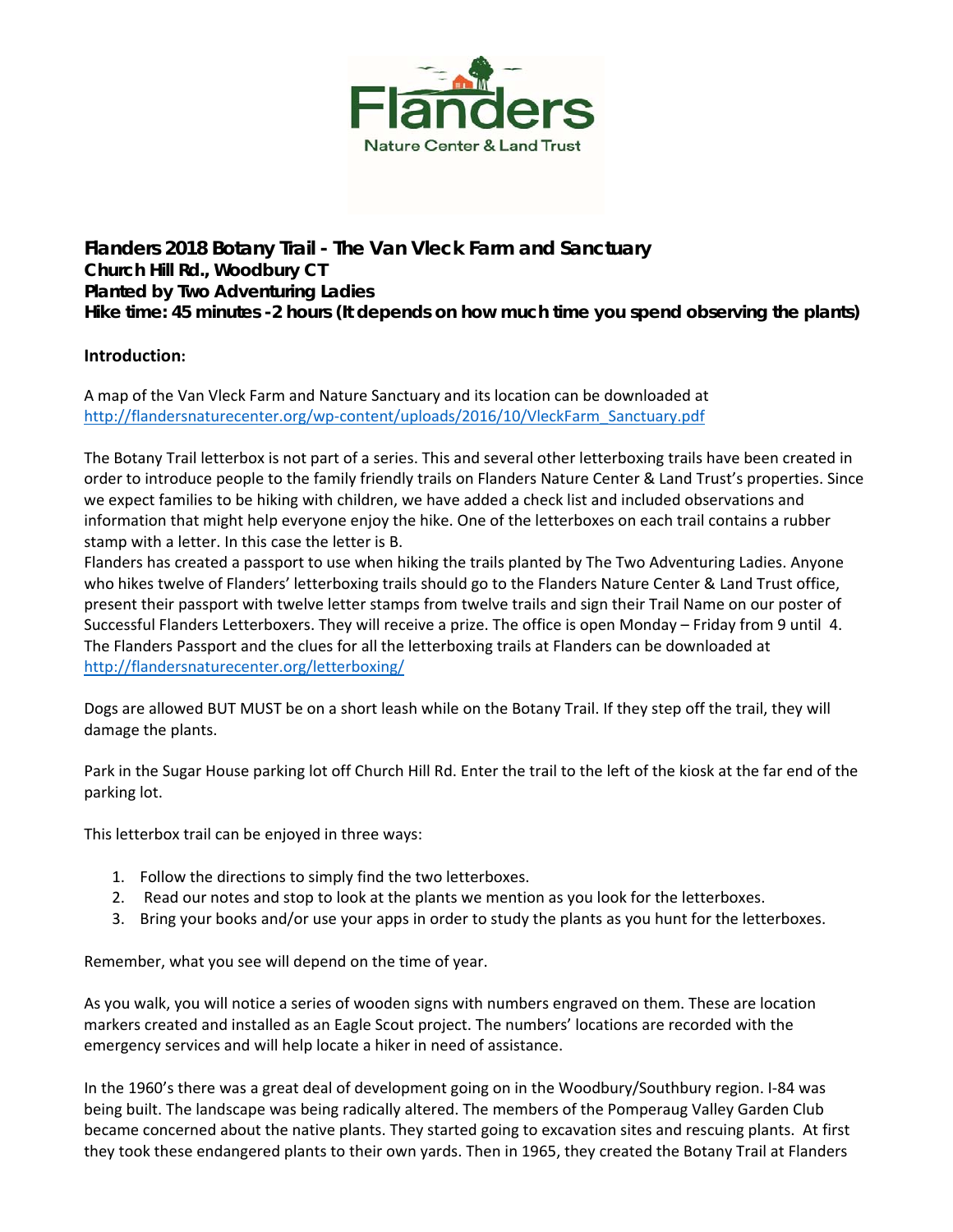Nature Center & Land Trust in order to provide a home for these native plants and in order to allow the rest of us to enjoy the plants and learn about them. The Pomperaug Valley Garden Club has continued to maintain the Botany Trail.

Before you begin consider reading about the various kinds of violets and ferns that you might encounter in CT. In particular, a review of the anatomy of ferns might be interesting. You might also enjoy carrying a wildflower book or downloading an appropriate app. We found "All About Ferns – A Research Guide" from the Cornell University blog service particularly useful.

https://cpb-us-east-1-[juc1ugur1qwqqqo4.stackpathdns.com/blogs.cornell.edu/dist/7/3643/files/2013/09/Fern](https://cpb-us-e1.wpmucdn.com/blogs.cornell.edu/dist/7/3643/files/2013/09/Fern-Guide-27sra8m.pdf)-Guide‐27sra8m.pdf

REMEMBER, the plants on this trail are fragile. Please be careful where you walk, and please do not pick the flowers.

Many of the plants on the trail are labeled. We only describe a few. In many cases we will identify the plants by their common and their Latin name. The Latin name for a plant is recognized all over the world. The common name may change from country to country or from region to region.

Note the Botany Trail box on your right. This is not a letterbox, but you are welcome to leave a note for the members of the Pomperaug Valley Garden Club.

Walk straight ahead on the orange trail.

As you enter the trail, you will be surrounded by a groundcover called Sweet Woodruff (Galium odoratum) and by Sensitive Fern (Onoclea sensibilis). This fern was given the name sensitive because the sterile fronds turn brown and die back when the first frost comes. The erect bead like fertile frond remains through the winter and releases its spores early in the spring.

In the spring and early summer you will be surrounded by Mayapple (Podophyllum peltatum). Mayapple has two umbrella like leaves that are 6 to 12 inches above the ground. If you look under the leaves, you may see the flower or fruit. The small green fruit looks like an apple. It is a favorite food of the box turtle, but is poisonous for people. This plant will be brown and withered by late summer.

Watch for Jack in the Pulpit (Arisaema atrorubens). Beneath the leaves you will see "Jack" hiding in the pulpit. In the spring and early summer there will be tiny flowers in the base of the pulpit. In the late summer and fall there may be bright red berries.

Off to your right, near the sugarhouse, you will see the two butterfly gardens. Leave the trail and examine the gardens. The garden nearest to the parking lot is a Nectar or Pollinator Garden – designed to provide food for the butterflies and other pollinators – especially the endangered Monarch Butterfly. The second garden contains several varieties of milkweed. One of those milkweeds will look familiar – it is Common Milkweed (Asclepias syriaca). Monarch Butterflies are totally dependent on the milkweed family as a place to deposit their eggs and as a source of shelter and food for the larvae. Pause and look for butterflies. Learn more at: [https://monarchwatch.org/](https://www.monarchwatch.org/) You will find the second garden listed here as "Landers at Flanders", a certified Monarch Watch Waystation since 2011. This garden is one of over 19,000 waystations registered with Monarch Watch.

Return to the trail. There is a Northern Highbush Blueberry (Vaccinium corymbosum) directly across the trail from the butterfly gardens. Later on, you will see a Lowbush Blueberry (Vaccinium angustifolium). Both are labeled. Turn right and continue on the trail. In a few feet, on your left, you will come to a labeled Sassafras Tree (Sassafras albidum). Notice the leaves. This tree has three distinct leaves. An old story states that a woman was learning to knit mittens. She created one with no thumb. Then she created one with two thumbs. Finally she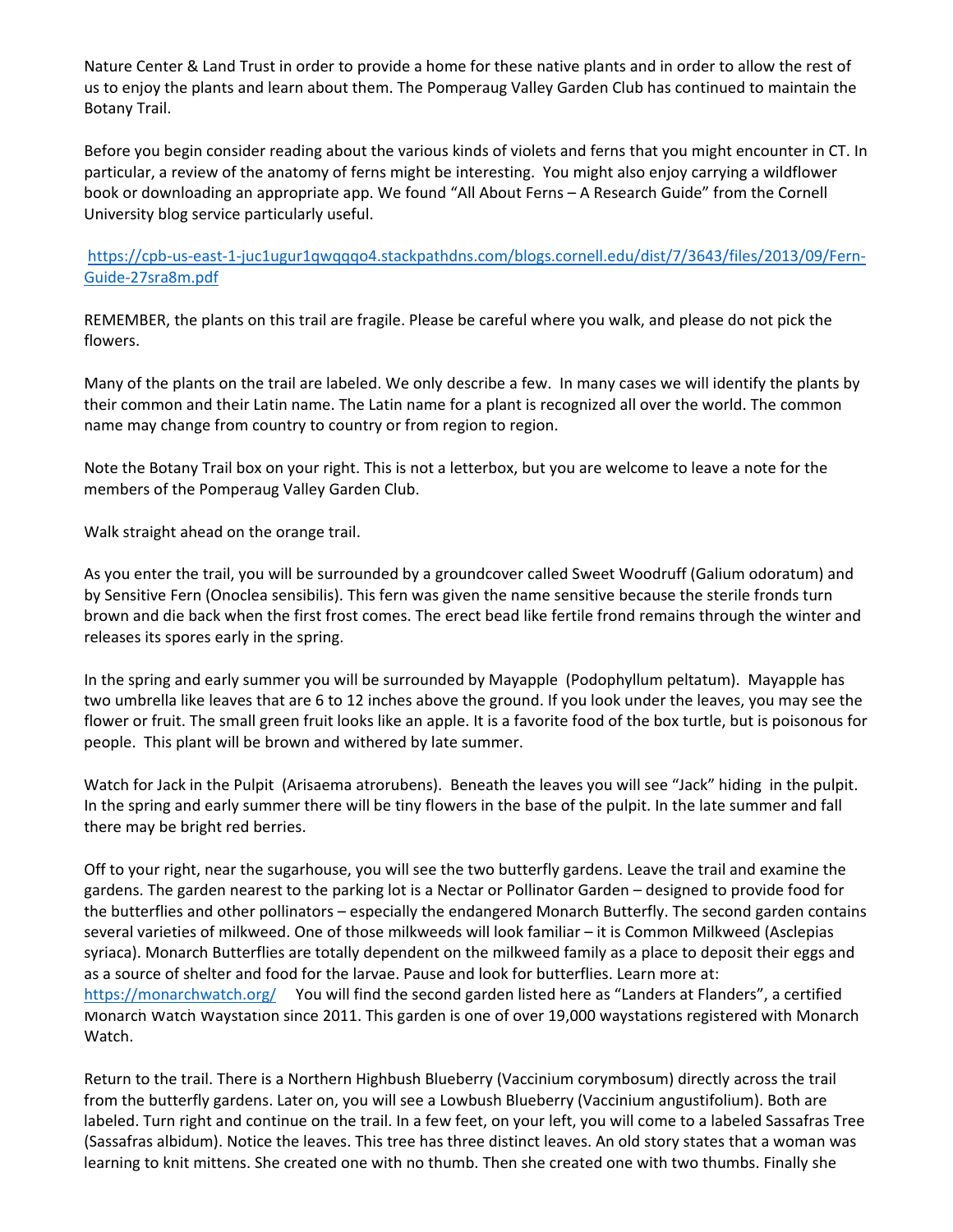created a mitten that was just right – it had room for one thumb. From those three mittens the sassafras tree was created. Look at the leaves again. Does the story make sense?

As you proceed on the trail you will be surrounded by the Common Hay Scented Fern (Dennstaedtia punctilobula). It will turn yellow/brown in the late summer.

In a short while you will turn left on a long boardwalk built as an Eagle Scout project. Depending on the time of year, you may see Tall Meadow Rue (Thalictrum polygamum) on your left at the turn. You may see Goutweed (Aegopodium podagraria) on your right. Goutweed has many common names: ground elder, bishop's weed and snow-in-the-mountain. It is an invasive herb that was used to treat gout and rheumatoid disease. We would like to eliminate it because of its invasive behavior. It is on the Connecticut list of invasive plants and is considered one of the most difficult invasives to eliminate because of its extensive root structure.

After the board walk, you will see a label for Cinnamon Fern (Osmunda cinnamomea). This tall fern is one of several that enjoy wet areas. Cinnamon Fern is distinct because it has tufts of pale tan wool at the base of the pinnae.

Watch for Partridgeberry (Mitchella repens) on the right. It is a creeping evergreen groundcover. Two flowers merge to form one red berry with two seeds. Each berry will have two bright spots on the surface.

Soon you will turn right by an orange sign that says "loop". At the trail intersection, there is a Shagbark Hickory (Carya ovata). Its shaggy bark makes this tree easy to recognize. If any of the nuts are on the ground, they will have a thick husk that comes apart into four pieces.

Ahead you will see a former Christmas tree farm on your right. Opposite the Christmas tree farm, on the left side of the trail, you will see labels for New York Fern (Thelypteris noveboracensis) and Christmas Fern (Polystichum acrostichoides) . The New York Fern is recognizable because the pinnae are shorter at both ends of the frond. The Christmas Fern is a deeper green, stays green all winter and the pinnae have a "toe" at the end near the rachis. This vaguely resembles a Christmas stocking hung on the mantle. Remember what the Two Adventuring Ladies said about reviewing the anatomy of a fern?

Continue straight on the orange trail. The trail will swing a bit to your left. Here you will see one of several marshy areas on the trail that are filled with Skunk Cabbage (Symplocarpus foetidus). When bruised, the skunk cabbage smells like rotting flesh. This odor attracts the insects that pollinate the skunk cabbage. It is an excellent source of food for these pollinators. Ice and snow melt around the emerging Skunk Cabbage in the spring because the cellular respiration that produces its rapid growth also produces heat. This is called thermogenesis. Bears eat the emerging skunk cabbage when the bears increase their activity in the spring.

Near the Skunk Cabbage there is a patch of Royal Fern (Osmunda regalis). The pinnae are opposite. The pinnules are not. Some of the blades are fertile. These have distinctive light brown pinnules at the tips.

Look all around you. You may see Wild Geranium (Geranium maculatum), Northern Maidenhair Fern (Adiantum pedatum) and Partridgeberry (Mitchella repens).

As you cross the next boardwalk, look for prints in the mud. Who has been here? Dogs? (We certainly hope that they were on leashes!) Deer? A bear?

You have arrived at the pond. STOP, LOOK and LISTEN.

You may see:

 Yellow pond Lily or Bullhead Lily (Nuphar variegata). This has floating heart shaped 3 – 15 inch leaves and showy yellow flowers.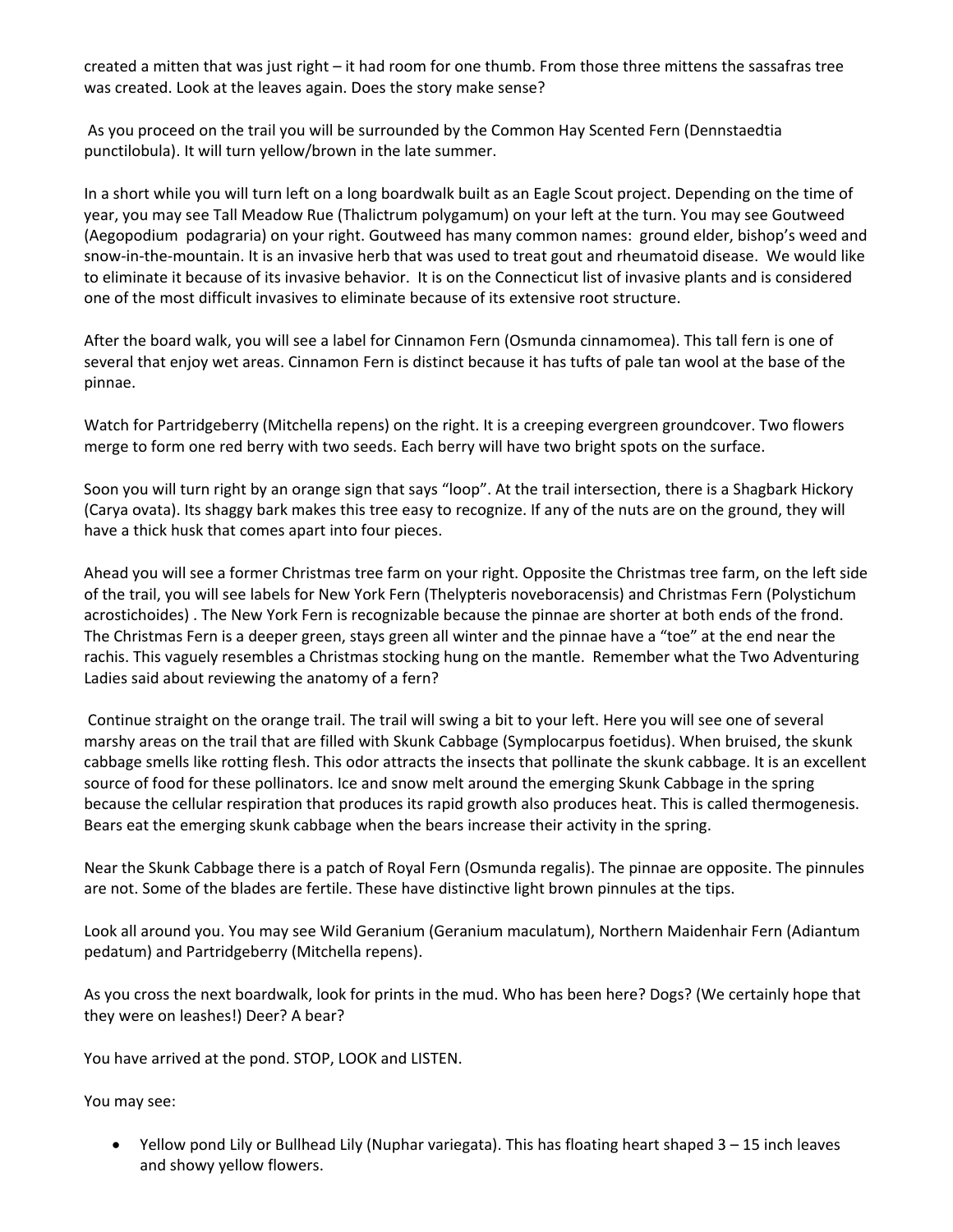- Fragrant Water‐ Lily (Nymphaea odorata). These have 3‐5 inch white flowers.
- Tatter Pointed Pickerelweed (Pontederia cordata) with its large arrowhead shaped leaves.
- Cattails (Typha latifolia). These common plants have been used as a food source, for weaving baskets and mats and as medicine.
- There may still be an invasive iris near the end of the pond on your left. This Yellow Iris aka Yellow Flag (Iris pseudacorus) is an herb that may have been used for toothaches.
- Duck Weed (Lemna minor) the tiny floating green leaves-are a native plant . It is the smallest known flowering plant.
- You may also see frogs, salamanders and turtles.
- We hope that you **do not** see any goldfish.

Goldfish DO NOT BELONG HERE. For many years the pond had goldfish. These fish which were large (Some were more than 10 inches) and numerous (dozens and dozens) survived by eating frog eggs, toad eggs, and salamander eggs. The goldfish were destroying the natural habitat. They probably arrived here because someone did not want their pet goldfish anymore. The person thought they were doing a good deed when they tossed the fish out into a pond. THIS IS NOT A GOOD IDEA. Goldfish do not belong in our ponds and streams.

We hope that the invasive goldfish have been removed. Look carefully. If you see any goldfish, please let us know.

After you wander around a bit, face the pond. Now take the path that goes past the end of the pond on your right. As you re‐enter the woods you will see a tree labeled Tulip Tree or Yellow Poplar (Liriodendron tulipifera). To the left of this tree and hanging over the pond you will see Bayberry (Myrica pensylvanica). To the right of this tree you will see native Great Rhododendron (Rhododendron maximum). On the other side of the path there is a clump of Witch Hazel (Hamamelis virginiana). This plant is unique because its yellow flowers appear after the leaves fall in the autumn. You will be able to identify this tree because it has 12 to 15 trunks that emerge from the ground individually. Witch Hazel has long been used in medicinal ointments. In fact, E.E. Dickenson and Company began marketing Witch Hazel in Connecticut in 1846. The name "Witch Hazel "actually comes from the anglosaxon term "wych" meaning bend. Small branches from these trees were used by dowsers – people who found underground water sources by carrying a forked branch over the ground. The branch would bend toward the earth when it crossed over an underground source of water.

When you are near the top of the hill, turn off the orange trail and take the unmarked path to your left toward a bench. Sit a moment. Watch the sun play through the trees and listen to the sounds coming from the woods and the pond. You may see or hear Pileated Woodpeckers. Return to the trail and swing to the left.

As you walk, the Two Adventuring Ladies suggest that you look at the ground covers around you. You are surrounded by shade loving low lying plants. Many are visible all year. Look for Princess Pine (Dendrolycopodium obscurum) which is a flat branched club moss. You may also see Partridgeberry (Mitchella repens), Spotted Wintergreen (Chimaphila maculata) and Starflower (Trientalis borealis). You may not find them all but with your book or an app you will identify several.

The trail curves to the left and over a boardwalk. After the boardwalk, do not take the trail that goes off to your left. It will go back to the pond. Continue straight. On your left there is a tree that fell over. The roots are facing the trail. Look at the rocks, the plants and the crevices. The Two Adventuring Ladies wondered what animals might make their homes here. Over time, the root system will become a relatively smooth lump next to the hole. This is called a "pillow and cradle".

Soon you will come to another downed tree with its roots facing the trail on your left. This is just before another boardwalk. You will find a letterbox with a stamp for the letter B on it under the trunk of this tree.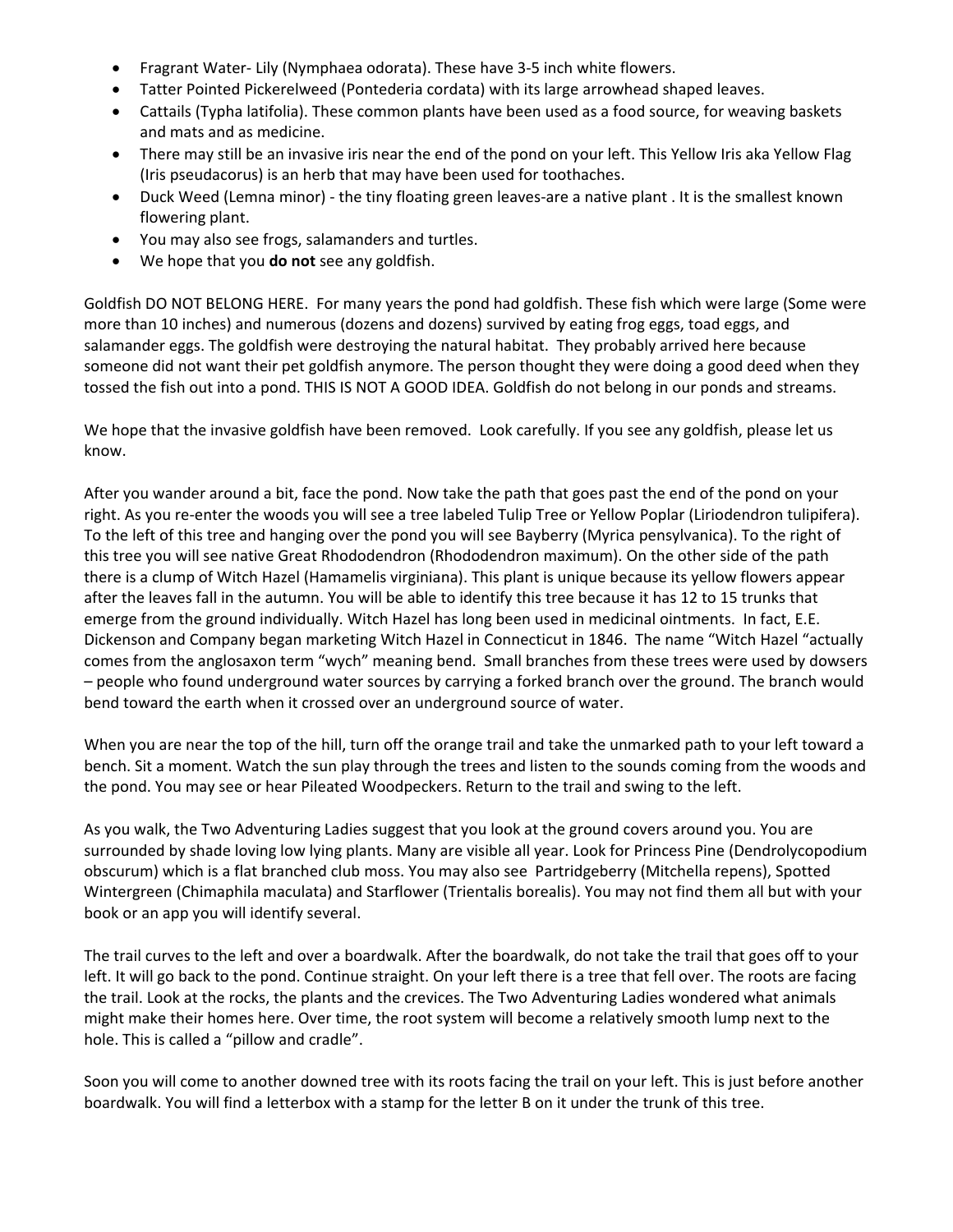After you do your stamping, continue on the orange trail and head to your left, over a small rise and down the hill.

Keep watching for different types of violets.

Look at the" grass". It is not all grass. Some of the "grass‐like" plants are actually sedges. There is a rhyme that will help you remember the difference between grasses and sedges.

Sedges have edges. Rushes are round. Grasses are hollow. What have you found?

As you go down the hill look for Bracken Ferns (Pteridium aquilinum) on your right. It may not be labeled, but you can find it. Look for a fern that is about three feet tall. The blade is divided into three equal triangles that are parallel to the ground. It looks like a small lacy table.

Just before another boardwalk, you'll see a large rock with a plaque honoring Florence M. Schaperow. She was a member of the Pomperaug Valley Garden Club. She left funds to help maintain the Botany Trail. Go behind this rock. You will find another letterbox.

After you stamp our log and your log, return to the trail, turn to your right and cross the bridge. Just before you step on the bridge, look to your left. You may see Bloodroot (Sanguinaria canadensis). This member of the poppy family has a showy spring flower.

Continue until you are back at the intersection with the Shagbark Hickory. Go straight and go back over the long boardwalk. After the boardwalk, turn right and return to your car.